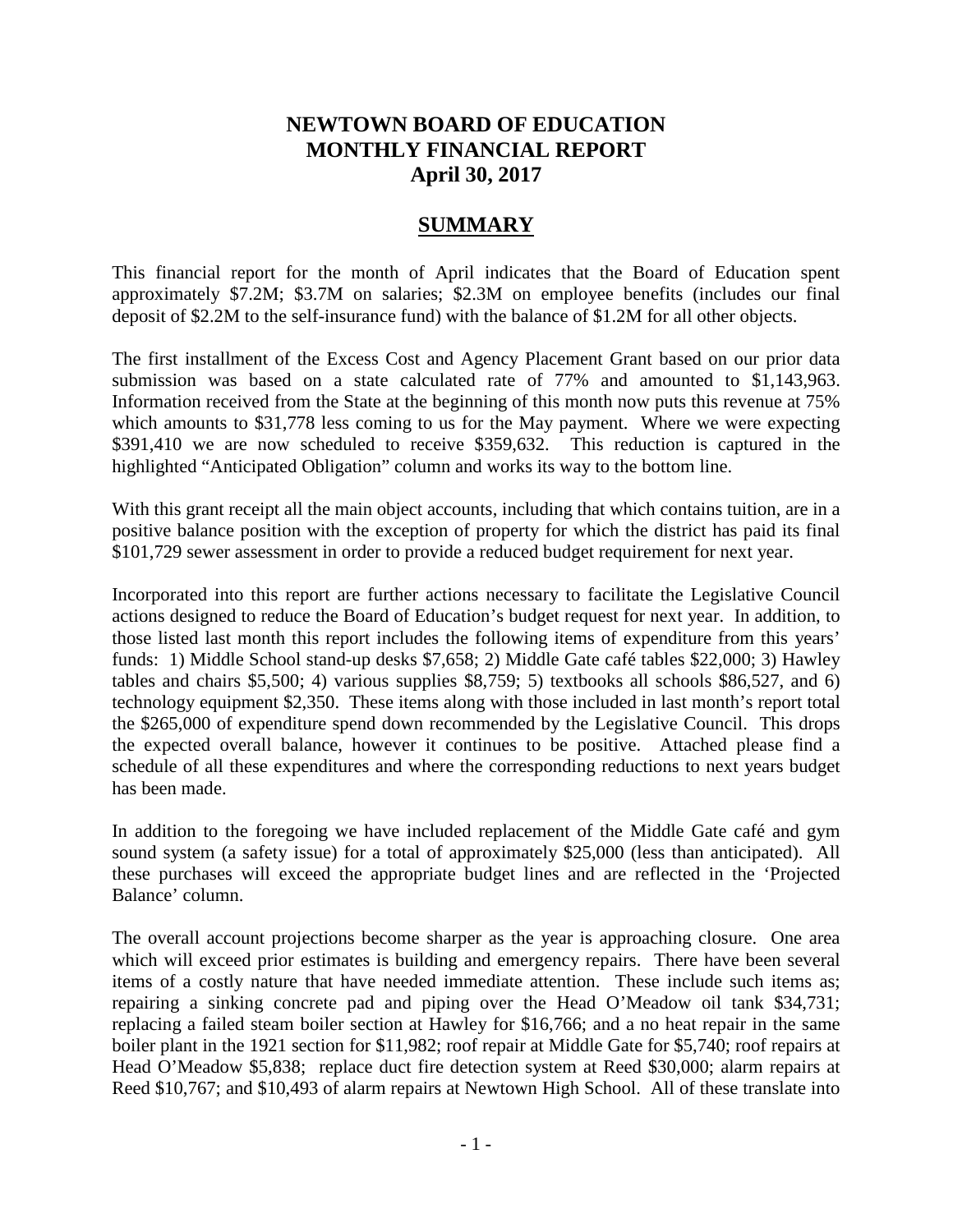our expected over expenditure in this account of close to \$60,000. Fortunately, current remaining balances in other accounts are expected to cover these occurrences.

This report also takes the step of capturing the overall remaining balance in the 900 Object Line 'Transfer Non-Lapsing' account for school purposes following the close of this year. The immediate needs that these funds may be utilized on, are for the \$272,000 of delayed building and site maintenance projects, which was also a component of the final budget adjustments recommended by the Legislative Council. When the dust settles following year-end, the Board of Education will be required to request of the Board of Finance utilization of funds from this account for specific projects. Further information regarding this request will be developed shortly.

We are cautiously optimistic that these balances will hold until the end of the year, and be able to provide additional relief towards next years' budget.

On the revenue front we have received tuition and miscellaneous fees.

Ron Bienkowski Director of Business May 11, 2017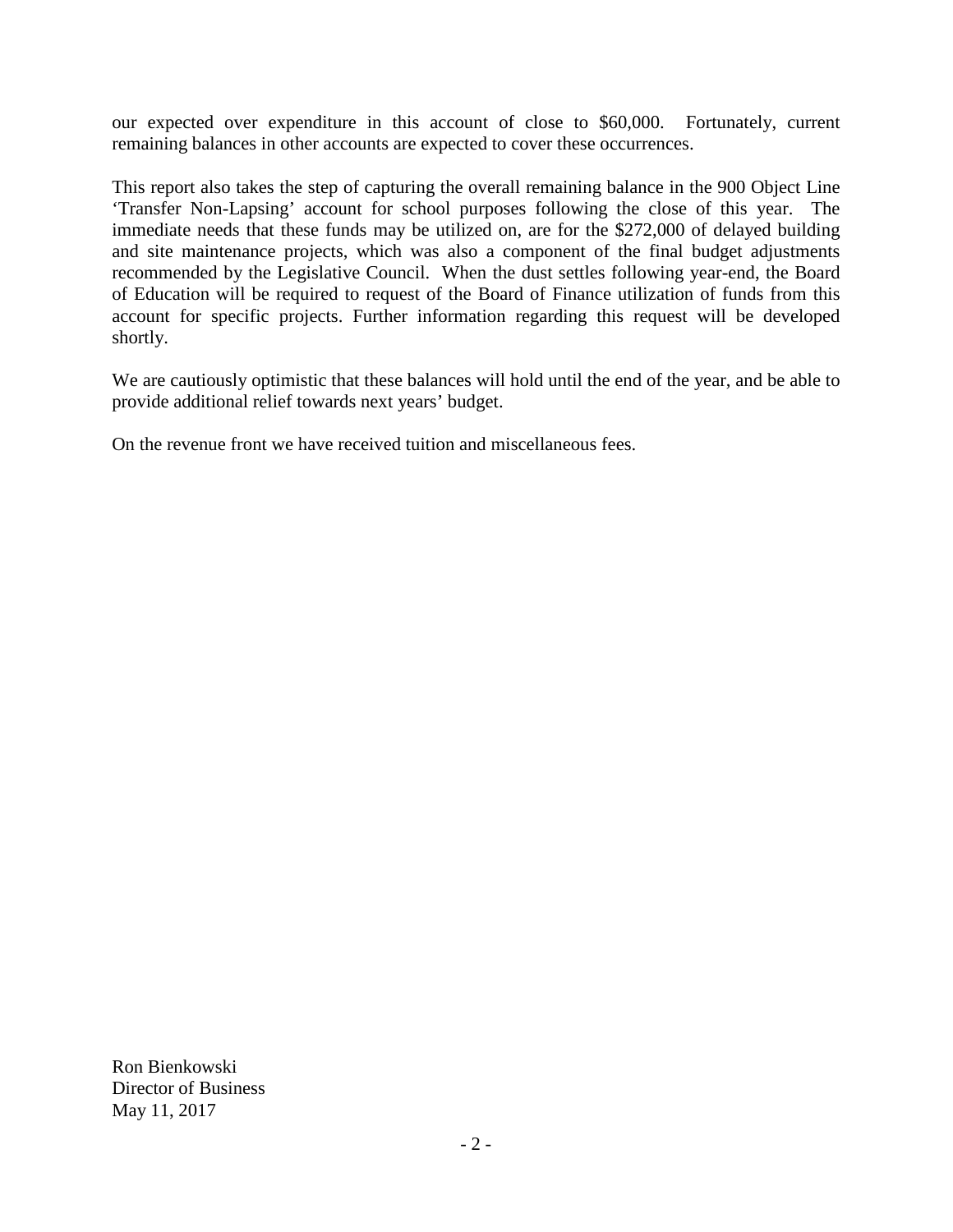# **TERMS AND DEFINITIONS**

The Newtown Board of Education's Monthly Financial Report provides summary financial information in the following areas:

- $\blacksquare$  Object Code a service or commodity obtained as the result of a specific expenditure defined by eight categories: Salaries, Employee Benefits, Professional Services, Purchased Property Services, Other Purchased Services, Supplies, Property, and Miscellaneous.
- Expense Category further defines the type of expense by Object Code
- Expended 2015-16 audited expenditures from the prior fiscal year (for comparison purposes)
- Approved Budget indicates a town approved financial plan used by the school district to achieve its goals and objectives.
- **TYTD 2016-2017 Transfers identified specific cross object codes requiring adjustments** to provide adequate funding for the fiscal period. This includes all transfers made to date.
- Current Transfers identifies the recommended cross object codes for current month action.
- **Current Budget** adjusts the Approved Budget calculating adjustments  $(+)$  or  $-)$  to the identified object codes.
- Year-To-Date Expended indicates the actual amount of cumulative expenditures processed by the school district through the month-end date indicated on the monthly budget summary report.
- Encumbered indicates approved financial obligations of the school district as a result of employee salary contracts, purchasing agreements, purchase orders, or other identified obligations not processed for payment by the date indicated on the monthly budget summary report.
- Balance calculates object code account balances subtracting expenditures and encumbrances from the current budget amount indicating accounts with unobligated balances or shortages.
- Anticipated Obligation is a column which provides a method to forecast expense category fund balances that have not been approved via an encumbrance, but are anticipated to be expended or remain with an account balance to maintain the overall budget funding level. Receivable revenue (i.e., grants) are included in this column which has the effect of netting the expected expenditure.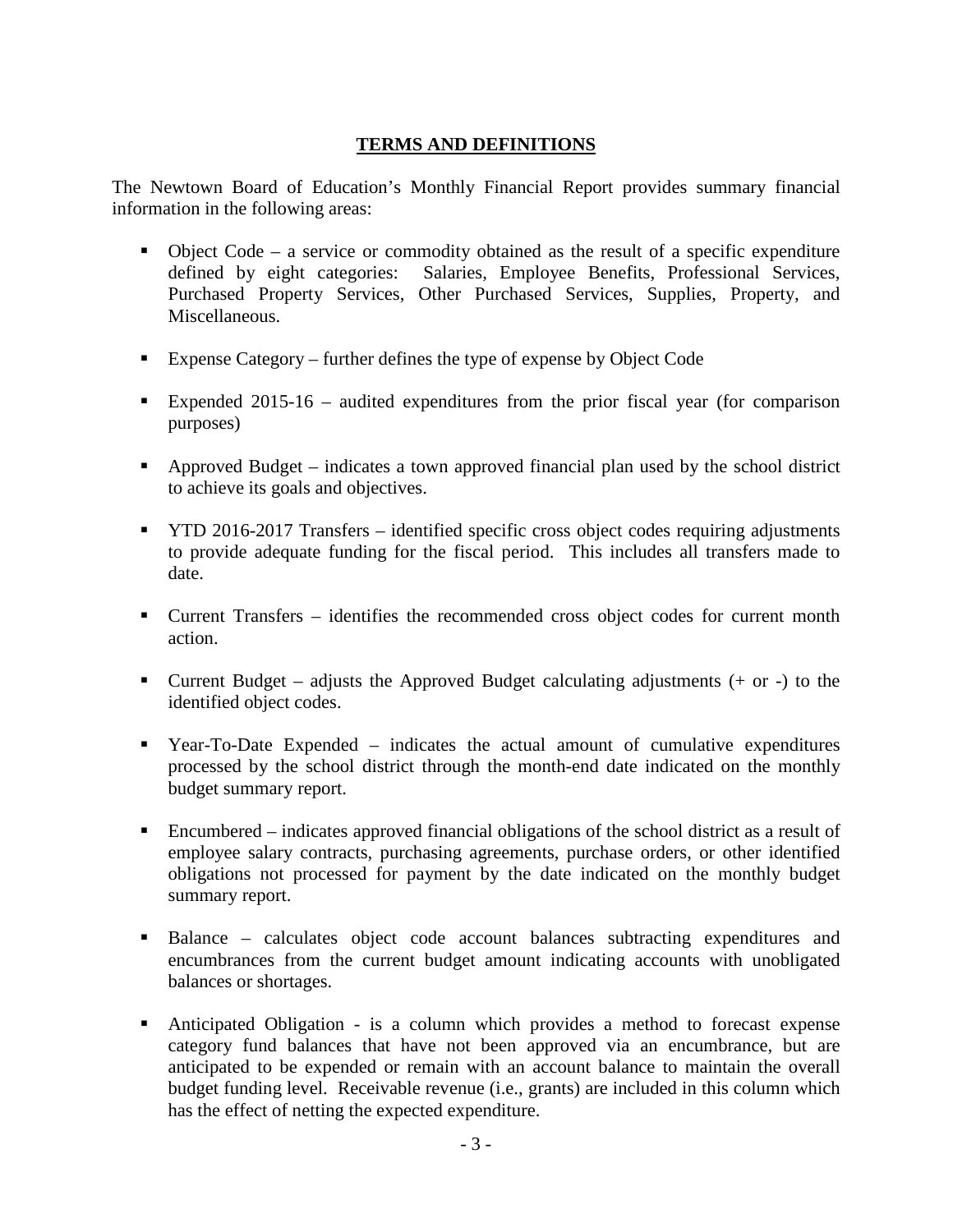Projected Balance - calculates the object code balances subtracting the Anticipated Obligations. These balances will move up and down as information is known and or decisions are anticipated or made about current and projected needs of the district.

The monthly budget summary report also provides financial information on the State of Connecticut grant reimbursement programs (Excess Cost and Agency Placement Grants and Magnet Grant Transportation). These reimbursement grants/programs are used to supplement local school district budget programs as follows:

Excess Cost Grant – this State of Connecticut reimbursement grant is used to support local school districts for education costs of identified special education students whose annual education costs exceed local prior year per pupil expenditure by 4 ½. Students placed by the Department of Child and Family Services (DCF) are reimbursed after the school district has met the prior year's per pupil expenditure. School districts report these costs annually in December and March of each fiscal year. State of Connecticut grant calculations are determined by reimbursing eligible costs (60%-100%) based on the SDE grant allocation and all other town submittals.

Magnet Transportation Grant – provides reimbursement of \$1,300 for local students attending approved Magnet school programs. The budgeted grant is \$62,400 for this year.

The last portion of the monthly budget summary reports school generated revenue that are anticipated revenue to the Town of Newtown. Fees and charges include:

- Local Tuition amounts the board receives from non-residents who pay tuition to attend Newtown schools. Primarily from staff members.
- High school fees for three identified programs 1) high school sports participation fees, 2) parking permit fees and 3) child development fees.
- The final revenue is miscellaneous fees, which constitute refunds, rebates, prior year claims, etc.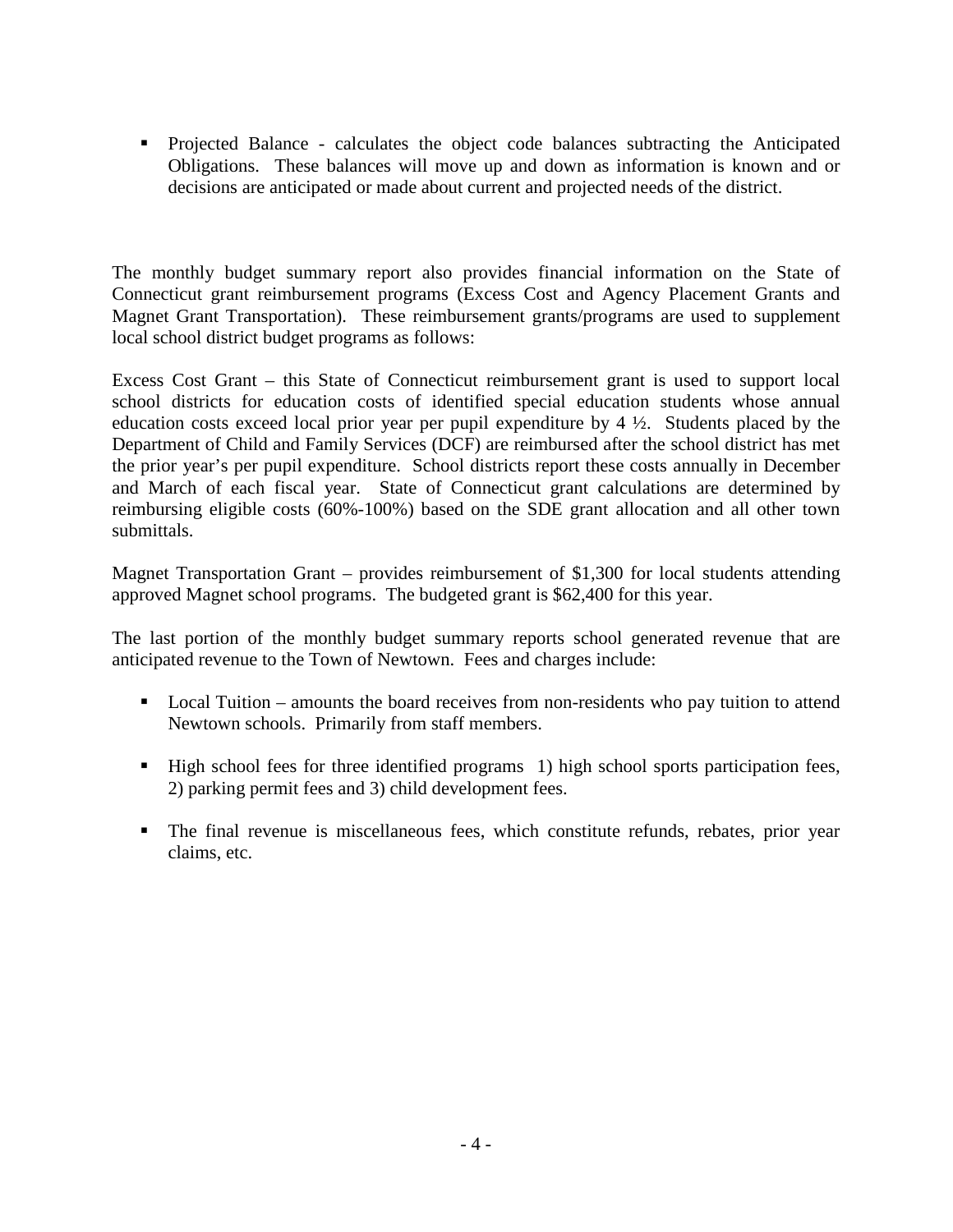#### BUDGET SUMMARY REPORT

FOR THE MONTH ENDING - April 30, 2017

| <b>OBJECT</b><br>CODE | <b>EXPENSE CATEGORY</b>          |               | <b>EXPENDED</b><br>2015 - 2016 |              | <b>APPROVED</b><br><b>BUDGET</b> | <b>YTD</b><br><b>TRANSFERS</b><br>$2016 - 2017$ |        | <b>CURRENT</b><br><b>TRANSFERS</b> |        | <b>CURRENT</b><br><b>BUDGET</b> |              | <b>YTD</b><br><b>EXPENDITURE</b>         | <b>ENCUMBER</b>                        |        | <b>BALANCE</b> | <b>ANTICIPATED</b><br><b>OBLIGATIONS</b> |               | <b>PROJECTED</b><br><b>BALANCE</b> |
|-----------------------|----------------------------------|---------------|--------------------------------|--------------|----------------------------------|-------------------------------------------------|--------|------------------------------------|--------|---------------------------------|--------------|------------------------------------------|----------------------------------------|--------|----------------|------------------------------------------|---------------|------------------------------------|
|                       | <b>GENERAL FUND BUDGET</b>       |               |                                |              |                                  |                                                 |        |                                    |        |                                 |              |                                          |                                        |        |                |                                          |               |                                    |
| 100                   | <b>SALARIES</b>                  | -S            | 44,955,721                     |              | $$46,048,050$ \ \$               | $(55,000)$ \$                                   |        |                                    |        | $-$ \$ 45,993,050 \$            |              | 33,442,472 \$ 11,958,932 \$              |                                        |        | 591,646 \$     | 261,074 \$                               |               | 330,572                            |
| 200                   | <b>EMPLOYEE BENEFITS</b>         | <sup>S</sup>  | 10,643,499                     |              | $$11,516,836$ \\$                | $-$ \$                                          |        |                                    |        | $-$ \$ 11,516,836 \$            |              | 11,083,354 \$                            | $1,250$ \$                             |        | 432,232 \$     | 399,764 \$                               |               | 32,469                             |
| 300                   | <b>PROFESSIONAL SERVICES</b>     | S.            | 993.988                        | <sup>S</sup> | 861,317 \$                       | $-$ \$                                          |        |                                    | $-$ \$ | 861,317 \$                      |              | 527,311 \$                               | $114,354$ \$                           |        | 219,652 \$     | 165,694 \$                               |               | 53,958                             |
| 400                   | <b>PURCHASED PROPERTY SERV.</b>  | <sup>\$</sup> |                                |              | $2,086,253$ \$                   | $(21,292)$ \$                                   |        |                                    | $-$ \$ | 2,064,961 \$                    |              | $1,641,473$ \$                           | 231,462 \$                             |        | 192,025 \$     | 280,265 \$                               |               | (88, 239)                          |
| 500                   | <b>OTHER PURCHASED SERVICES</b>  | <sup>\$</sup> | 8,556,307                      |              | $$8,620,624$ \ \$                | $111.142$ \$                                    |        |                                    |        | 8,731,766 \$<br>$-$ \$          |              | 7,315,558 \$                             | 1,242,447 \$                           |        | $173,761$ \$   | 130,090 \$                               |               | 43,672                             |
| 600                   | <b>SUPPLIES</b>                  | <sup>S</sup>  |                                |              | 3,788,596 \$ 3,751,068 \$        | $(34,850)$ \$                                   |        |                                    |        | 3,716,218 \$<br>$-$ S           |              | 2,794,644 \$                             | 268,624 \$                             |        | 652,950 \$     | 790.411 \$                               |               | (137, 461)                         |
| 700                   | <b>PROPERTY</b>                  | <sup>\$</sup> | 720,520                        | -S           | 715,626 \$                       | $-$ \$                                          |        |                                    | $-$ \$ | 715,626 \$                      |              | 690,138 \$                               | $121,163$ \$                           |        | $(95,674)$ \$  | 63,347                                   | - \$          | (159, 021)                         |
| 800                   | <b>MISCELLANEOUS</b>             | <sup>\$</sup> |                                |              | 65,291 \$                        |                                                 | $-$ \$ |                                    | $- S$  | 65,291 \$                       |              | 60,148 \$                                |                                        | $-$ \$ | $5,143$ \$     | $4,150$ \$                               |               | 993                                |
|                       | <b>TOTAL GENERAL FUND BUDGET</b> | -S            | 71,585,413   \$73,665,065 \$   |              |                                  | $-$ \$                                          |        |                                    |        | $-$ \$ 73,665,065               | $\mathbf{s}$ | 57,555,097 \$ 13,938,232 \$ 2,171,736 \$ |                                        |        |                | 2,094,794 \$                             |               | 76,941                             |
| 900                   | <b>TRANSFER NON-LAPSING</b>      | $\mathbb{S}$  | 2,533                          |              |                                  |                                                 |        |                                    |        |                                 |              |                                          |                                        |        |                |                                          | $\mathcal{S}$ | 76,941                             |
|                       | <b>GRAND TOTAL</b>               | $\mathbb{S}$  | 71,587,946 \$73,665,065 \$     |              |                                  | $-$ \$                                          |        |                                    |        | $-$ \$ 73,665,065               | -S           | 57,555,097                               | $$13,938,232 \quad $2,171,736 \quad $$ |        |                | 2,094,794 \$                             |               |                                    |

*(Audited)* \$ (7,238,441)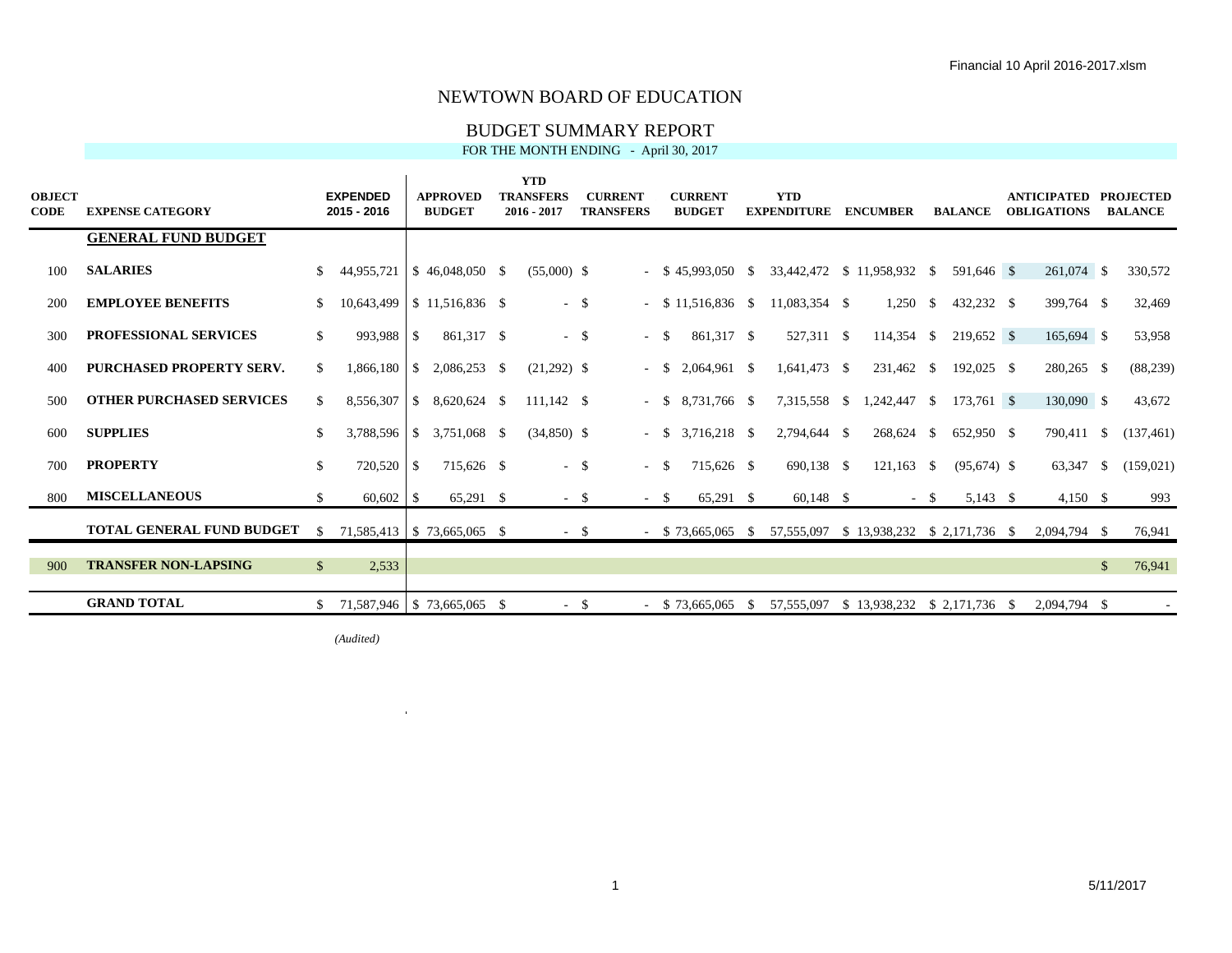#### BUDGET SUMMARY REPORT

| <b>OBJECT</b><br><b>CODE</b> | <b>EXPENSE CATEGORY</b>                    |               | <b>EXPENDED</b><br>2015 - 2016 |                | <b>APPROVED</b><br><b>BUDGET</b> | <b>YTD</b><br><b>TRANSFERS</b><br>2016 - 2017 | <b>CURRENT</b><br><b>TRANSFERS</b> |               | <b>CURRENT</b><br><b>BUDGET</b> |    | <b>YTD</b><br><b>EXPENDITURE</b> |      | <b>ENCUMBER</b> |        | <b>BALANCE</b> |        | <b>ANTICIPATED</b><br><b>OBLIGATIONS</b> | <b>PROJECTED</b><br><b>BALANCE</b> |
|------------------------------|--------------------------------------------|---------------|--------------------------------|----------------|----------------------------------|-----------------------------------------------|------------------------------------|---------------|---------------------------------|----|----------------------------------|------|-----------------|--------|----------------|--------|------------------------------------------|------------------------------------|
| 100                          | <b>SALARIES</b>                            |               |                                |                |                                  |                                               |                                    |               |                                 |    |                                  |      |                 |        |                |        |                                          |                                    |
|                              | <b>Administrative Salaries</b>             | \$            | 3,151,698                      | $\sqrt{S}$     | 3,279,499 \$                     | 134,620                                       |                                    |               | $$3,414,119$ \ \$               |    | 2,840,797 \$                     |      | 576,910 \$      |        | $(3,587)$ \$   |        | 7,922 \$                                 | (11,509)                           |
|                              | Teachers & Specialists Salaries            | S.            | 30,052,327                     |                | $$30,360,859$ \$                 | (404, 419)                                    |                                    |               | $$29,956,440$ \ \$              |    | 20,707,837 \$                    |      | 9,110,919 \$    |        | 137,684 \$     |        | $(18,900)$ \$                            | 156,584                            |
|                              | <b>Early Retirement</b>                    | \$            | $92,500$ \$                    |                | 92,500 \$                        | (8,000)                                       |                                    | -S            | 84,500 \$                       |    | 84,500 \$                        |      |                 | $-5$   |                | -\$    | $-5$                                     |                                    |
|                              | Continuing Ed./Summer School               | S.            | 86,725                         | $\overline{1}$ | 93,673 \$                        | (9,595)                                       |                                    | -S            | 84,078 \$                       |    | 72,006 \$                        |      | $7,103$ \$      |        | $4,969$ \$     |        | 5,000 S                                  | (31)                               |
|                              | Homebound & Tutors Salaries                | \$            |                                |                | 313,957 \$                       | 1,766                                         |                                    | <sup>\$</sup> | 315,723 \$                      |    | 129,632 \$                       |      | 29,851 \$       |        | 156,240 \$     |        | $24,250$ \$                              | 131,990                            |
|                              | <b>Certified Substitutes</b>               | $\mathcal{S}$ | 541,936 \$                     |                | 612,194 \$                       | 35,000                                        |                                    | <sup>\$</sup> | 647.194 \$                      |    | 489,856 \$                       |      | 65,005 \$       |        | 92,333 \$      |        | 117,076 \$                               | (24, 743)                          |
|                              | Coaching/Activities                        | \$            | 533,857                        | l \$           | 552,240 \$                       |                                               |                                    |               | 552,240 \$                      |    | 550,610 \$                       |      | $2,953$ \$      |        | $(1,324)$ \$   |        | $2,170$ \$                               | (3, 494)                           |
|                              | Staff & Program Development                | \$            | 147,350 \$                     |                | 118,642 \$                       | 28,000                                        |                                    |               | 146,642 \$                      |    | 79,203 \$                        |      | 23,792 \$       |        | 43,647 \$      |        | 43,647 \$                                | $\mathbf{0}$                       |
|                              | <b>CERTIFIED SALARIES</b>                  | \$            | 34,876,815                     |                | $$35,423,564$ \\$                | $(222, 628)$ \$                               |                                    |               | $$35,200,936$ \\$               |    | 24,954,440 \$                    |      | 9,816,533 \$    |        | 429,963 \$     |        | 181,165 \$                               | 248,798                            |
|                              | Supervisors/Technology Salaries            | \$            | 762,380                        | S              | 774,426 \$                       | 10,238                                        |                                    | \$            | 784,664 \$                      |    | 642,675 \$                       |      | 134,276 \$      |        | 7,712 \$       |        | $1,500$ \$                               | 6,212                              |
|                              | Clerical & Secretarial salaries            | \$            | 2,077,293                      | l \$           | 2.113.795 \$                     | 21,213                                        |                                    | \$            | 2,135,008 \$                    |    | 1,706,447 \$                     |      | 432,914 \$      |        | $(4,353)$ \$   |        | 11,700 \$                                | (16, 053)                          |
|                              | <b>Educational Assistants</b>              | \$.           | 2,081,240                      | $\overline{1}$ | 2,195,075 \$                     | 85,200                                        |                                    |               | 2,280,275 \$                    |    | 1,760,248 \$                     |      | 466,048 \$      |        | 53,979 \$      |        | $3,505$ \$                               | 50,474                             |
|                              | Nurses & Medical advisors                  | \$            | 689,039                        | <b>S</b>       | 740,966 \$                       | (9,990)                                       |                                    | -S            | 730,976 \$                      |    | 504,285 \$                       |      | 209,293 \$      |        | 17,399 \$      |        | 12,500 \$                                | 4,899                              |
|                              | Custodial & Maintenance Salaries           | \$            |                                |                | 2,937,449 \$                     | 5,057                                         |                                    |               | 2,942,506 \$                    |    | 2,349,071 \$                     |      | 562,945 \$      |        | 30,490 \$      |        | 12,500 \$                                | 17,990                             |
|                              | Non-Certified Salary Adjustment            | \$            |                                | $\mathbb{S}$   | 37,240 \$                        | (37,240)                                      |                                    | £.            | $\sim$                          | \$ | $\sim$                           | \$   |                 | $-5$   |                | $-$ \$ | $-$ \$                                   |                                    |
|                              | Career/Job salaries                        | \$            | 195,433 \$                     |                | 177,557 \$                       | 3,814                                         |                                    | £.            | 181,371 \$                      |    | 123,285 \$                       |      | 41,307 \$       |        | 16,779 \$      |        | $6,000$ \$                               | 10,779                             |
|                              | <b>Special Education Services Salaries</b> | \$            | 905.457                        | $\overline{1}$ | 1,038,077 \$                     | 69,913                                        |                                    | <sup>\$</sup> | 1,107,990 \$                    |    | 836,331 \$                       |      | 238,146 \$      |        | 33,513 \$      |        | 5,530 \$                                 | 27,983                             |
|                              | Attendance & Security Salaries             | \$            | 245,476                        | $\overline{1}$ | 299,909 \$                       | 11,423                                        |                                    | <sup>\$</sup> | 311,332 \$                      |    | 258,284 \$                       |      | 57,072 \$       |        | $(4,024)$ \$   |        | $2,000$ \$                               | (6,024)                            |
|                              | Extra Work - Non-Cert                      | \$            | 73.181                         | l \$           | 74,902 \$                        | 8,000                                         |                                    | <sup>\$</sup> | 82.902 \$                       |    | 93,678 \$                        |      | 398 \$          |        | $(11,175)$ \$  |        | 5,600 \$                                 | (16, 775)                          |
|                              | Custodial & Maintenance. Overtime          | \$            | 160,542 \$                     |                | 199,090 \$                       |                                               |                                    | -8            | 199,090 \$                      |    | 190,366 \$                       |      |                 | $-$ \$ | 8,724 \$       |        | 9,574 \$                                 | (850)                              |
|                              | Civic activities/Park & Rec                | \$            | 32,329                         | S              | $36,000$ \$                      |                                               |                                    |               | $36,000$ \$                     |    | 23,362 \$                        |      |                 | $-$ \$ | 12,638 \$      |        | $9,500$ \$                               | 3,138                              |
|                              | <b>NON-CERTIFIED SALARIES</b>              | \$            | 10,078,907                     |                | $$10,624,486$ \;                 | 167,628 \$                                    |                                    |               | \$10,792,114                    | -S | 8,488,032                        | - \$ | 2,142,399 \$    |        | 161,683 \$     |        | 79,909 \$                                | 81,774                             |
|                              | <b>SUBTOTAL SALARIES</b>                   | \$            | 44,955,721                     |                | $$46,048,050$ \$                 | $(55,000)$ \$                                 |                                    |               | $$45,993,050$ \$                |    | 33,442,472 \$ 11,958,932 \$      |      |                 |        | 591,646 \$     |        | 261,074 \$                               | 330,572                            |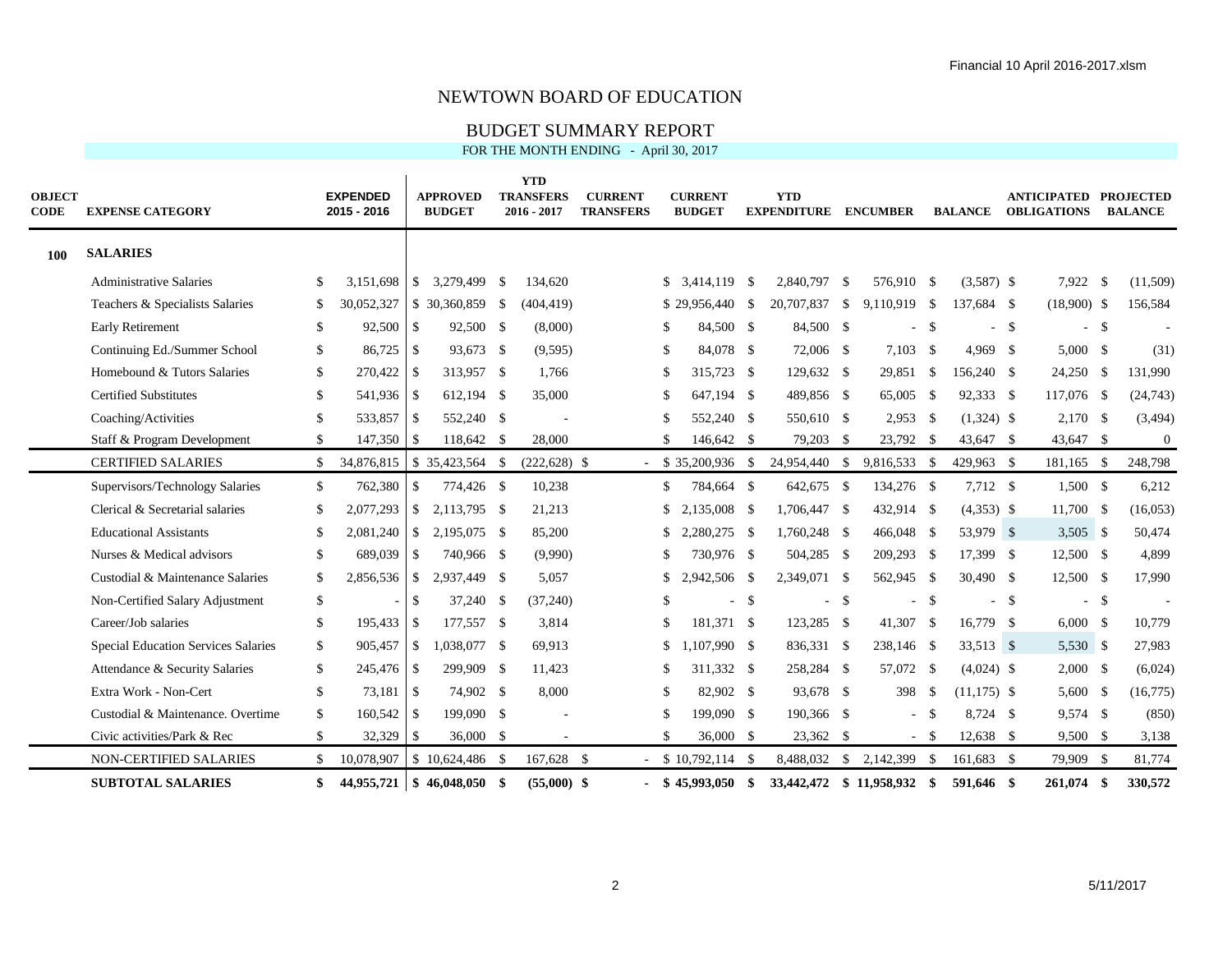#### BUDGET SUMMARY REPORT

| <b>OBJECT</b><br><b>CODE</b> | <b>EXPENSE CATEGORY</b>              |               | <b>EXPENDED</b><br>2015 - 2016 |               | <b>APPROVED</b><br><b>BUDGET</b> | <b>YTD</b><br><b>TRANSFERS</b><br>2016 - 2017 |        | <b>CURRENT</b><br><b>TRANSFERS</b> |               | <b>CURRENT</b><br><b>BUDGET</b> | <b>YTD</b><br><b>EXPENDITURE</b> | <b>ENCUMBER</b> |        | <b>BALANCE</b> | <b>ANTICIPATED</b><br><b>OBLIGATIONS</b> |      | <b>PROJECTED</b><br><b>BALANCE</b> |
|------------------------------|--------------------------------------|---------------|--------------------------------|---------------|----------------------------------|-----------------------------------------------|--------|------------------------------------|---------------|---------------------------------|----------------------------------|-----------------|--------|----------------|------------------------------------------|------|------------------------------------|
| <b>200</b>                   | <b>EMPLOYEE BENEFITS</b>             |               |                                |               |                                  |                                               |        |                                    |               |                                 |                                  |                 |        |                |                                          |      |                                    |
|                              | Medical & Dental Expenses            | -S            | 8,184,758                      | $\mathbb{S}$  | 8,835,765 \$                     |                                               |        |                                    | \$            | 8,835,765 \$                    | 8,822,824 \$                     |                 | $-$ \$ | $12,941$ \$    | 9,513 \$                                 |      | 3,428                              |
|                              | Life Insurance                       | -S            | 84,732                         | $\mathbb{S}$  | 86,329 \$                        |                                               |        |                                    | \$.           | 86,329 \$                       | 69,774 \$                        |                 | $-$ \$ | $16,555$ \$    | 14,062 \$                                |      | 2,493                              |
|                              | FICA & Medicare                      | <sup>\$</sup> | 1,344,106                      | <sup>\$</sup> | 1,400,448 \$                     |                                               |        |                                    | \$            | ,400,448 \$                     | 1,059,538 \$                     |                 | $-$ \$ | 340.910 \$     | 340,910 \$                               |      |                                    |
|                              | Pensions                             | \$            | 501,410                        | \$            | 572,848 \$                       | 25,000                                        |        |                                    | \$.           | 597,848 \$                      | 597,075 \$                       | $1,250$ \$      |        | $(477)$ \$     | 9,278 \$                                 |      | (9,755)                            |
|                              | Unemployment & Employee Assist.      | \$            | 25,567                         | -S            | 92,000 \$                        | (5,000)                                       |        |                                    | $\mathcal{S}$ | 87,000 \$                       | $31,259$ \$                      |                 | $-$ \$ | 55,741 \$      | 26,000 \$                                |      | 29,741                             |
|                              | <b>Workers Compensation</b>          | \$            | 502,926                        | <sup>\$</sup> | 529,446 \$                       | (20,000)                                      |        |                                    | £.            | 509,446 \$                      | 502,885 \$                       |                 | $-$ \$ | $6,561$ \$     | $-$ \$                                   |      | 6,561                              |
|                              | <b>SUBTOTAL EMPLOYEE BENEFITS \$</b> |               | 10,643,499                     |               | $$11,516,836$ \$                 |                                               | $-$ \$ |                                    |               | $-$ \$ 11,516,836 \$            | 11,083,354 \$                    | 1,250           | \$     | 432,232 \$     | 399,764 \$                               |      | 32,469                             |
| 300                          | <b>PROFESSIONAL SERVICES</b>         |               |                                |               |                                  |                                               |        |                                    |               |                                 |                                  |                 |        |                |                                          |      |                                    |
|                              | <b>Professional Services</b>         | <sup>\$</sup> | 870.115                        | <sup>\$</sup> | 647,822 \$                       |                                               |        |                                    | <sup>\$</sup> | 647,822 \$                      | 390,356 \$                       | 100,039 \$      |        | 157,427 \$     | 107,694 \$                               |      | 49,733                             |
|                              | Professional Educational Ser.        | \$            | 123,873                        | -S            | 213,495 \$                       |                                               |        |                                    | \$            | 213,495 \$                      | 136,955 \$                       | $14,315$ \$     |        | 62,224 \$      | 58,000 \$                                |      | 4,224                              |
|                              | <b>SUBTOTAL PROFESSIONAL SVCS \$</b> |               | 993,988                        | -SS           | 861,317 \$                       |                                               | - \$   | $\sim$                             | -S            | 861,317 \$                      | 527,311 \$                       | 114,354         | - \$   | 219,652 \$     | 165,694 \$                               |      | 53,958                             |
| 400                          | <b>PURCHASED PROPERTY SVCS</b>       |               |                                |               |                                  |                                               |        |                                    |               |                                 |                                  |                 |        |                |                                          |      |                                    |
|                              | Buildings & Grounds Services         | <sup>\$</sup> | 612,204                        | <sup>\$</sup> | 714,500 \$                       |                                               |        |                                    | <sup>\$</sup> | 714,500 \$                      | 583,948 \$                       | 70,828 \$       |        | 59,724 \$      | 56,000 \$                                |      | 3,724                              |
|                              | Utility Services - Water & Sewer     | \$            | 131,078                        | <sup>S</sup>  | 125,000 \$                       |                                               |        |                                    | <sup>\$</sup> | $125,000$ \$                    | 94,467 \$                        | 5,411 \$        |        | $25,122$ \$    | 32,771 \$                                |      | (7,649)                            |
|                              | Building, Site & Emergency Repairs   | \$            | 406,991                        | \$            | 460,850 \$                       |                                               |        |                                    | \$.           | 460,850 \$                      | 352,828 \$                       | 86,477 \$       |        | 21,545 \$      | 81,365 \$                                |      | (59, 820)                          |
|                              | <b>Equipment Repairs</b>             | \$            | 220,021                        | <sup>S</sup>  | 291,511 \$                       |                                               |        |                                    | <sup>\$</sup> | 291,511 \$                      | 204,654 \$                       | 13,379 \$       |        | 73,478 \$      | 60,831 \$                                |      | 12,647                             |
|                              | Rentals - Building & Equipment       | \$            | 297,461                        | \$            | 302,392 \$                       | (21,292)                                      |        |                                    | \$.           | 281,100 \$                      | 247,081 \$                       | 15,290 \$       |        | 18,729 \$      | 7,729 \$                                 |      | 11,000                             |
|                              | Building & Site Improvements         | \$            | 198,425                        | - \$          | 192,000 \$                       |                                               |        |                                    | \$.           | 192,000 \$                      | 158,495 \$                       | 40,078 \$       |        | $(6,573)$ \$   | 41,569 \$                                |      | (48, 142)                          |
|                              | <b>SUBTOTAL PUR PROPERTY SVCS</b>    | - \$          |                                |               | $2,086,253$ \$                   | $(21,292)$ \$                                 |        |                                    | -SS           | $2,064,961$ \$                  | 1,641,473 \$                     | 231,462         | - \$   | $192.025$ \$   | 280,265                                  | - \$ | (88, 239)                          |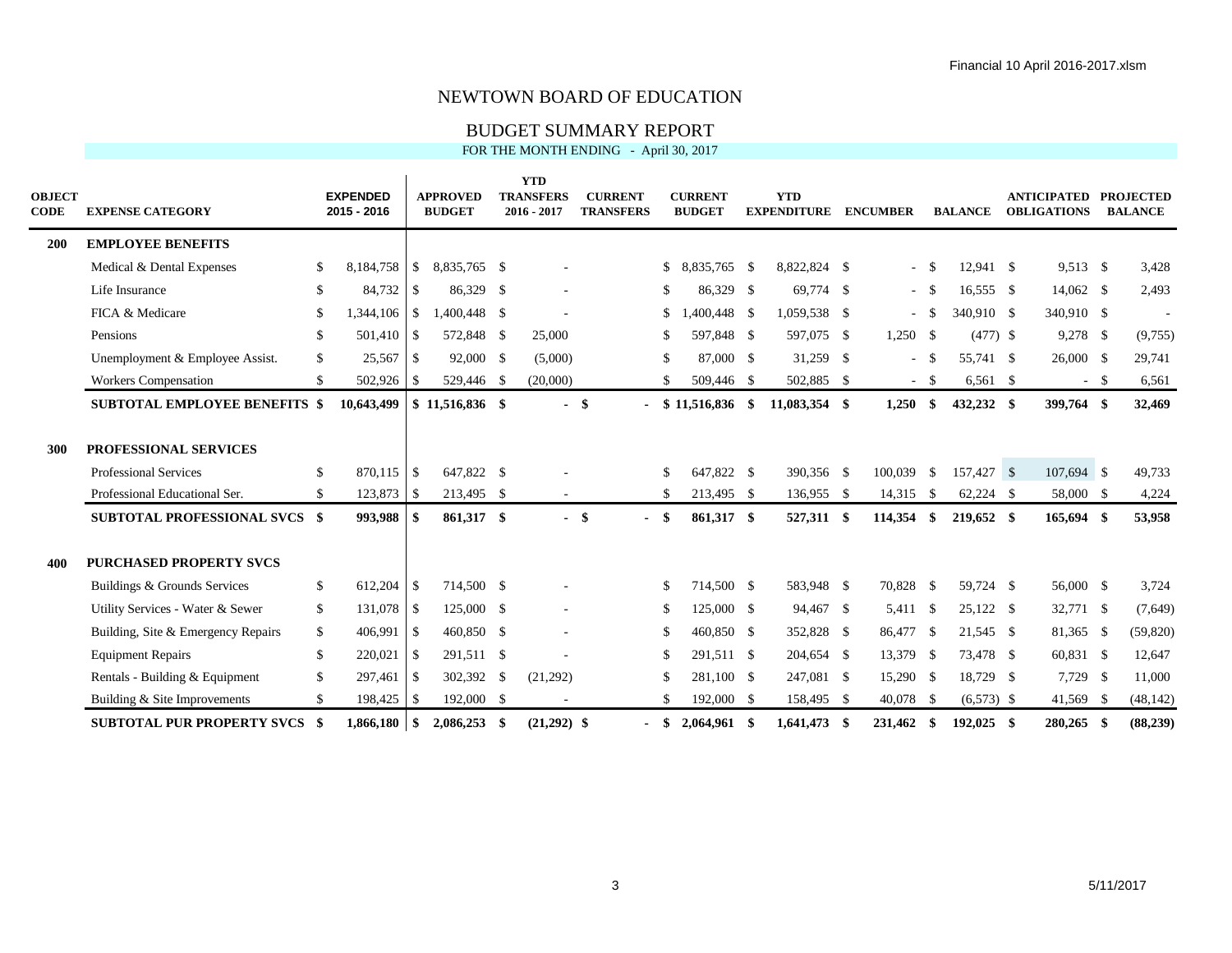#### BUDGET SUMMARY REPORT

| <b>OBJECT</b><br><b>CODE</b> | <b>EXPENSE CATEGORY</b>               |     | <b>EXPENDED</b><br>2015 - 2016 |                | <b>APPROVED</b><br><b>BUDGET</b> |    | <b>YTD</b><br><b>TRANSFERS</b><br>$2016 - 2017$ | <b>CURRENT</b><br><b>TRANSFERS</b> |               | <b>CURRENT</b><br><b>BUDGET</b> |     | <b>YTD</b><br><b>EXPENDITURE</b> | <b>ENCUMBER</b> |               | <b>BALANCE</b> | <b>ANTICIPATED</b><br><b>OBLIGATIONS</b> |        | <b>PROJECTED</b><br><b>BALANCE</b> |
|------------------------------|---------------------------------------|-----|--------------------------------|----------------|----------------------------------|----|-------------------------------------------------|------------------------------------|---------------|---------------------------------|-----|----------------------------------|-----------------|---------------|----------------|------------------------------------------|--------|------------------------------------|
| 500                          | <b>OTHER PURCHASED SERVICES</b>       |     |                                |                |                                  |    |                                                 |                                    |               |                                 |     |                                  |                 |               |                |                                          |        |                                    |
|                              | <b>Contracted Services</b>            | \$  |                                |                | 463,861 \$                       |    | 56,142                                          |                                    | <sup>\$</sup> | 520,003 \$                      |     | 379,338 \$                       | 36,184 \$       |               | 104,481 \$     | 86,500 \$                                |        | 17,981                             |
|                              | <b>Transportation Services</b>        | \$. | 4,005,405                      | l \$           | 4,193,260 \$                     |    | 29,000                                          |                                    | \$            | 4,222,260                       | -S  | 3,324,583 \$                     | 635,159 \$      |               | 262,518 \$     | 232,690 \$                               |        | 29,828                             |
|                              | Insurance - Property & Liability      | S.  | 351,478 \$                     |                | 368,060 \$                       |    | 14,000                                          |                                    | -S            | 382,060 \$                      |     | 381,160 \$                       |                 | $-$ \$        | 900 \$         |                                          | $-$ \$ | 900                                |
|                              | Communications                        | \$  | 125,067                        | $\overline{1}$ | 140,705 \$                       |    | 16,000                                          |                                    | -S            | 156,705 \$                      |     | 116,815 \$                       | $25,113$ \$     |               | 14,777 \$      | 7,000 \$                                 |        | 7,777                              |
|                              | <b>Printing Services</b>              | \$. | 31,424                         | $\overline{1}$ | 36,627 \$                        |    |                                                 |                                    | <sup>\$</sup> | $36.627$ \$                     |     | $16,144$ \$                      | 4,428 \$        |               | $16,055$ \$    | 10,882 \$                                |        | 5,173                              |
|                              | Tuition - Out of District             | \$. | 3,340,004                      | $\overline{1}$ | 3.191.564 \$                     |    |                                                 |                                    | <sup>\$</sup> | 3.191.564 \$                    |     | 2,927,388 \$                     | 528,053         | <sup>\$</sup> | $(263,877)$ \$ | $(245,782)$ \$                           |        | (18,095)                           |
|                              | Student Travel & Staff Mileage        | \$  |                                |                | 226,547 \$                       |    | (4,000)                                         |                                    |               | 222,547 \$                      |     | $170,130$ \$                     | 13,509          | - \$          | 38,908 \$      | 38,800 \$                                |        | 108                                |
|                              | <b>SUBTOTAL OTHER PUR SERVICES \$</b> |     | 8,556,307                      | -S             | 8,620,624                        | -S | 111,142 \$                                      | $\sim$                             | SS.           | 8,731,766 \$                    |     | 7,315,558                        | \$<br>1,242,447 | \$            | 173,761 \$     | 130,090 \$                               |        | 43,672                             |
| 600                          | <b>SUPPLIES</b>                       |     |                                |                |                                  |    |                                                 |                                    |               |                                 |     |                                  |                 |               |                |                                          |        |                                    |
|                              | Instructional & Library Supplies      | \$  | 699,031                        | l \$           | 860,268 \$                       |    | (34,100)                                        |                                    | <sup>\$</sup> | 826,168 \$                      |     | 657,916 \$                       | 37,923 \$       |               | 130,330 \$     | 134,500 \$                               |        | (4,171)                            |
|                              | Software, Medical & Office Sup.       | \$  | 147,019 \$                     |                | 189,520 \$                       |    | (750)                                           |                                    | -S            | 188,770 \$                      |     | 154,590 \$                       | 40,402 \$       |               | $(6,222)$ \$   | $22,000$ \$                              |        | (28, 222)                          |
|                              | <b>Plant Supplies</b>                 | \$  | 288,981                        | $\overline{1}$ | 411,000 \$                       |    |                                                 |                                    | <sup>\$</sup> | 411,000 \$                      |     | 278,991 \$                       | 53,767 \$       |               | 78,242 \$      | 78,242 \$                                |        | (0)                                |
|                              | Electric                              | \$. | 1,513,972                      | l \$           | 1,348,936 \$                     |    |                                                 |                                    | <sup>\$</sup> | 1,348,936 \$                    |     | 980,690 \$                       |                 | $-$ \$        | 368,246 \$     | 299,709 \$                               |        | 68,537                             |
|                              | Propane & Natural Gas                 | S.  | $250,512$ \$                   |                | 343,667 \$                       |    |                                                 |                                    | <sup>\$</sup> | 343,667 \$                      |     | 286,604 \$                       | 1,000S          |               | 56,063 \$      | 68,994 \$                                |        | (12, 931)                          |
|                              | Fuel Oil                              | \$  | 475,015 \$                     |                | 210,944 \$                       |    |                                                 |                                    | -S            | 210,944 \$                      |     | 137,790 \$                       |                 | $-$ \$        | 73,154 \$      | 73,154 \$                                |        |                                    |
|                              | Fuel For Vehicles & Equip.            | \$  | 290,269                        | l \$           | 209,268 \$                       |    |                                                 |                                    | <sup>\$</sup> | 209,268 \$                      |     | 153,508 \$                       | 50,500 \$       |               | 5,260 \$       |                                          | $-$ \$ | 5,260                              |
|                              | <b>Textbooks</b>                      | \$  | 123,796 \$                     |                | 177,465 \$                       |    |                                                 |                                    |               | 177,465 \$                      |     | 144,554 \$                       | 85,032          | - \$          | $(52,122)$ \$  | 113,813                                  | - \$   | (165, 935)                         |
|                              | <b>SUBTOTAL SUPPLIES</b>              |     | 3,788,596 \$                   |                | 3,751,068 \$                     |    | $(34,850)$ \$                                   |                                    | - \$          | 3,716,218                       | -SS | 2,794,644                        | 268,624         | -\$           | 652,950 \$     | 790.411                                  | -8     | (137, 461)                         |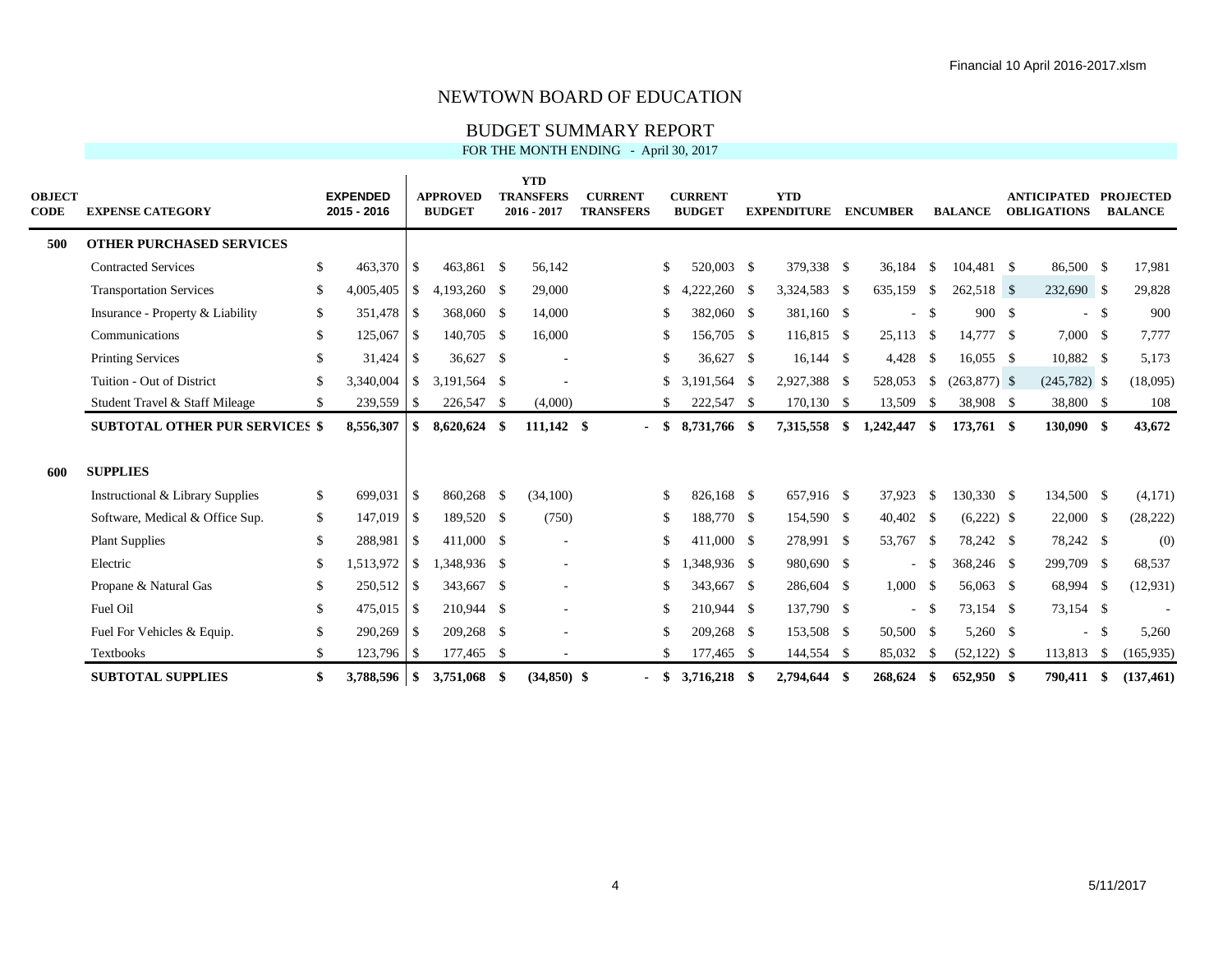#### BUDGET SUMMARY REPORT

| <b>OBJECT</b><br><b>CODE</b> | <b>EXPENSE CATEGORY</b>       |     | <b>EXPENDED</b><br>2015 - 2016 |      | <b>APPROVED</b><br><b>BUDGET</b> | <b>YTD</b><br><b>TRANSFERS</b><br>2016 - 2017 |      | <b>CURRENT</b><br><b>TRANSFERS</b> |      | <b>CURRENT</b><br><b>BUDGET</b> | <b>YTD</b><br><b>EXPENDITURE</b> |     | <b>ENCUMBER</b> |        | <b>BALANCE</b> | ANTICIPATED<br><b>OBLIGATIONS</b> |      | <b>PROJECTED</b><br><b>BALANCE</b> |
|------------------------------|-------------------------------|-----|--------------------------------|------|----------------------------------|-----------------------------------------------|------|------------------------------------|------|---------------------------------|----------------------------------|-----|-----------------|--------|----------------|-----------------------------------|------|------------------------------------|
| 700                          | <b>PROPERTY</b>               |     |                                |      |                                  |                                               |      |                                    |      |                                 |                                  |     |                 |        |                |                                   |      |                                    |
|                              | Capital Improvements (Sewers) | \$  | 124,177                        | -\$  | 124,177 \$                       |                                               |      |                                    | \$   | $124,177$ \$                    | 218,541 \$                       |     |                 | $-$ \$ | $(94,364)$ \$  | $-$ \$                            |      | (94, 364)                          |
|                              | <b>Technology Equipment</b>   | \$. | 549,253                        | - \$ | 525,000 \$                       |                                               |      |                                    | \$   | 525,000 \$                      | 444,200 \$                       |     | $62,634$ \$     |        | 18,166 \$      | 20,516 \$                         |      | (2,350)                            |
|                              | Other Equipment               | \$. | $47,090$ \$                    |      | 66,449 \$                        |                                               |      |                                    | \$   | 66,449 \$                       | 27,396 \$                        |     | 58,528          | - \$   | $(19, 475)$ \$ | 42,831 \$                         |      | (62, 306)                          |
|                              | <b>SUBTOTAL PROPERTY</b>      | \$  | 720,520                        | - \$ | 715,626 \$                       | $\sim$                                        | - \$ | $\sim$                             | - \$ | 715,626 \$                      | 690,138                          | -SS | $121,163$ \$    |        | $(95,674)$ \$  | 63,347                            | - 86 | (159, 021)                         |
| -800                         | <b>MISCELLANEOUS</b>          |     |                                |      |                                  |                                               |      |                                    |      |                                 |                                  |     |                 |        |                |                                   |      |                                    |
|                              | Memberships                   | S.  | $60,602$ \$                    |      | 65,291 \$                        |                                               |      |                                    | \$   | 65,291 \$                       | $60,148$ \$                      |     |                 | $-$ \$ | $5,143$ \$     | $4,150$ \$                        |      | 993                                |
|                              | <b>SUBTOTAL MISCELLANEOUS</b> | \$  |                                |      | 65,291 \$                        | $\sim$                                        | - \$ | $\blacksquare$                     | -\$  | $65,291$ \$                     | $60,148$ \$                      |     |                 | - \$   | $5,143$ \$     | $4,150$ \$                        |      | 993                                |
|                              | <b>TOTAL LOCAL BUDGET</b>     |     | 71,585,413   \$73,665,065 \$   |      |                                  | $\overline{\phantom{a}}$                      | - \$ |                                    |      | \$73,665,065                    | 57,555,097                       |     | \$13,938,232    |        |                | $2,094,794$ \$                    |      | 76,941                             |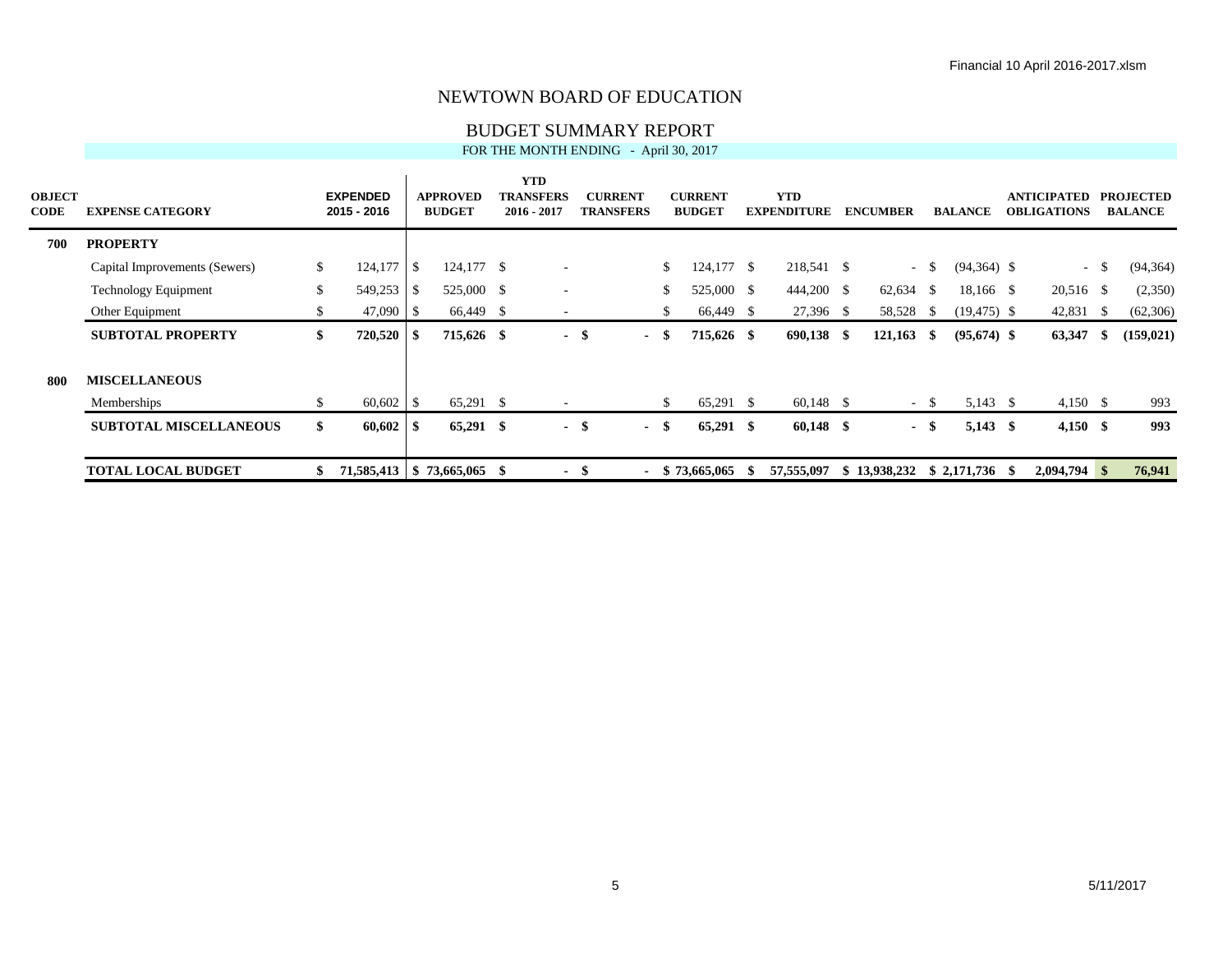#### BUDGET SUMMARY REPORT

|                              |                         |                                |                                  |                                        | FOR THE MONTH ENDING - April 30, 2017 |                                 |                                  |                 |                |                                             |                |
|------------------------------|-------------------------|--------------------------------|----------------------------------|----------------------------------------|---------------------------------------|---------------------------------|----------------------------------|-----------------|----------------|---------------------------------------------|----------------|
| <b>OBJECT</b><br><b>CODE</b> | <b>EXPENSE CATEGORY</b> | <b>EXPENDED</b><br>2015 - 2016 | <b>APPROVED</b><br><b>BUDGET</b> | YTD<br><b>TRANSFERS</b><br>2016 - 2017 | <b>CURRENT</b><br><b>TRANSFERS</b>    | <b>CURRENT</b><br><b>BUDGET</b> | <b>YTD</b><br><b>EXPENDITURE</b> | <b>ENCUMBER</b> | <b>BALANCE</b> | ANTICIPATED PROJECTED<br><b>OBLIGATIONS</b> | <b>BALANCE</b> |

|                                                         | 2016-17<br><b>APPROVED</b> |                 |                | $\frac{0}{0}$   |
|---------------------------------------------------------|----------------------------|-----------------|----------------|-----------------|
| <b>BOARD OF EDUCATION FEES &amp; CHARGES - SERVICES</b> | <b>BUDGET</b>              | <b>RECEIVED</b> | <b>BALANCE</b> | <b>RECEIVED</b> |
| <b>LOCAL TUITION</b>                                    | \$30,800                   | \$30,956        | (\$156)        | 100.51%         |
| <b>HIGH SCHOOL FEES</b>                                 |                            |                 |                |                 |
| PAY FOR PARTICIPATION IN SPORTS                         | \$77,450                   | \$51,168        | \$26,282       | 66.07%          |
| <b>PARKING PERMITS</b>                                  | \$20,000                   | \$20,000        | \$0            | 100.00%         |
| CHILD DEVELOPMENT                                       | \$8,000                    | \$8,000         | \$0            | 100.00%         |
|                                                         | \$105,450                  | \$79,168        | \$26,282       | 75.08%          |
| <b>MISCELLANEOUS FEES</b>                               | \$2,750                    | \$3,606         | (\$856)        | 131.13%         |
| TOTAL SCHOOL GENERATED FEES                             | \$139,000                  | \$113,730       | \$25,270       | 81.82%          |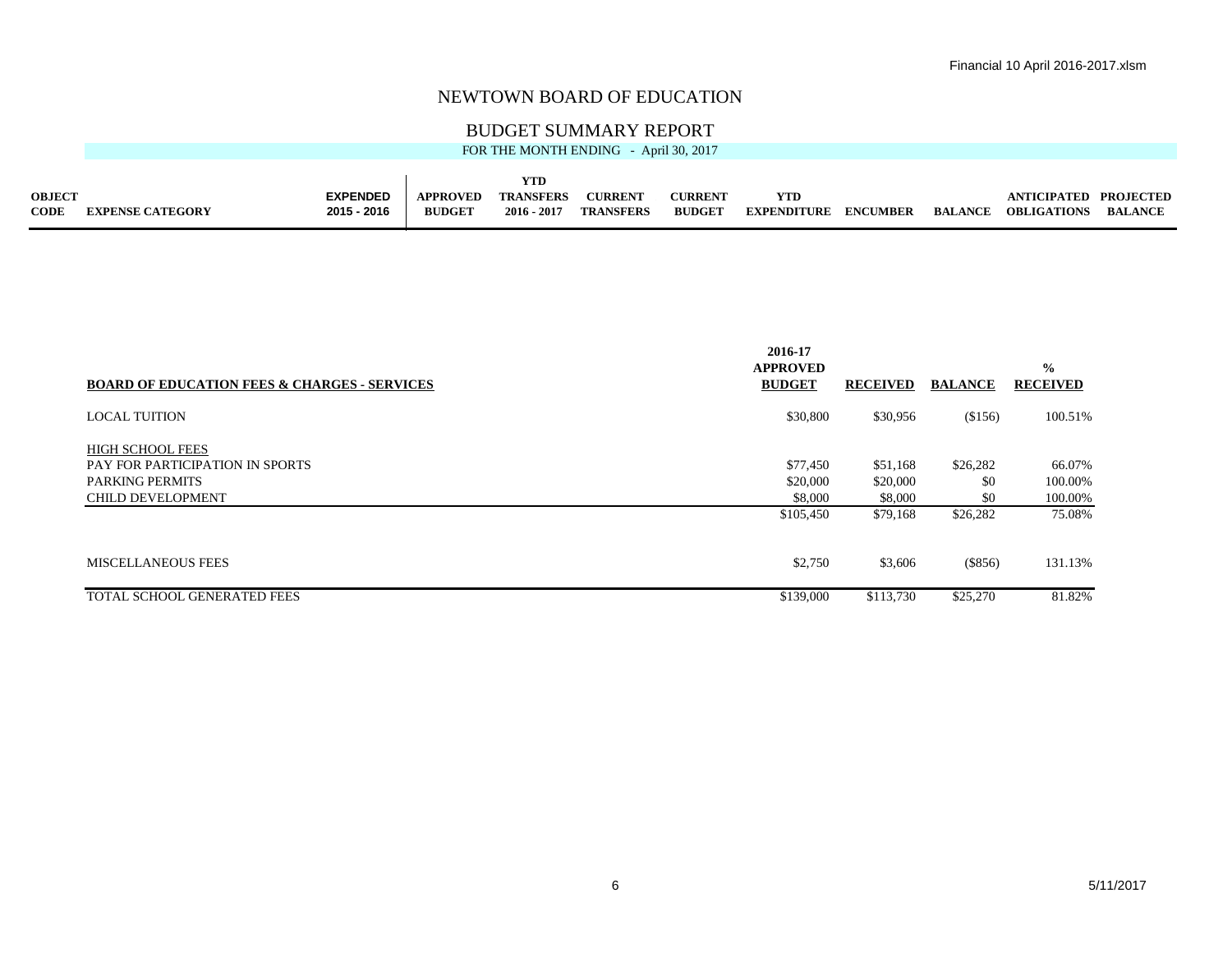#### BUDGET SUMMARY REPORT

FOR THE MONTH ENDING - APRIL 30, 2017

#### **OFFSETTING REVENUE INCLUDED IN ANTICIPATED OBLIGATIONS**

|     | <b>OBJECT EXPENSE CATEGORY</b>         |               | <b>BUDGETED</b>  |               |                  | 2ndANTICIPATED Less Than Budget |               | <b>FINAL</b>     | <b>FEB RECEIVED</b>     | <b>MAY EXPECTED</b> |
|-----|----------------------------------------|---------------|------------------|---------------|------------------|---------------------------------|---------------|------------------|-------------------------|---------------------|
| 100 | <b>SALARIES</b>                        | -S            | (91, 331)        | \$            | $(37,583)$ \$    | $(53,748)$ \$                   |               | $(36,804)$ \$    | $(28,002)$ \$           | (8,802)             |
| 200 | <b>EMPLOYEE BENEFITS</b>               |               |                  | \$            |                  | - \$                            | <sup>\$</sup> |                  | $\mathcal{S}$           | $\mathbf{s}$        |
| 300 | PROFESSIONAL SERVICES                  | \$            | (71, 540)        | \$            | $(66,688)$ \$    | (4, 852)                        | \$            | $(65,307)$ \$    | $(49,688)$ \$           | (15,619)            |
| 400 | PURCHASED PROPERTY SERV.               | S             |                  | -8            |                  | -\$                             | $\mathcal{S}$ |                  | -\$                     | - \$                |
| 500 | <b>OTHER PURCHASED SERVICES</b>        | $\mathcal{S}$ | (1,470,522)      |               | $(1,431,102)$ \$ | (39, 420)                       | $\mathcal{S}$ | $(1,401,484)$ \$ | $(1,066,273)$ \$        | (335, 211)          |
| 600 | <b>SUPPLIES</b>                        |               |                  |               |                  | \$                              | -S            |                  | $\mathbf{\$}$           | -\$                 |
| 700 | <b>PROPERTY</b>                        |               |                  |               |                  | $\mathcal{S}$                   |               |                  |                         |                     |
| 800 | <b>MISCELLANEOUS</b>                   | \$            |                  |               |                  | $\mathbf{\hat{S}}$              | -8            |                  | -\$<br>- \$             |                     |
|     | <b>TOTAL GENERAL FUND BUDGET</b>       | <sup>\$</sup> | $(1,633,393)$ \$ | \$            | $(1,535,373)$ \$ | $(98,020)$ \$                   |               | $(1,503,595)$ \$ | $(1,143,963)$ \$        | (359, 632)          |
|     |                                        |               |                  |               |                  |                                 |               |                  |                         |                     |
| 100 | <b>SALARIES</b>                        |               |                  |               |                  |                                 |               |                  |                         |                     |
|     | <b>Administrative Salaries</b>         | S.            |                  | <sup>\$</sup> |                  |                                 | <sup>\$</sup> |                  |                         |                     |
|     | Teachers & Specialists Salaries        |               | (14,509)         | \$            |                  | (14,509)<br>\$                  | $\mathcal{S}$ |                  | \$<br>$-$ \$            |                     |
|     | <b>Early Retirement</b>                |               |                  | $\mathcal{S}$ |                  |                                 | <sup>\$</sup> |                  |                         |                     |
|     | Continuing Ed./Summer School           |               |                  |               |                  |                                 |               |                  |                         |                     |
|     | Homebound & Tutors Salaries            |               |                  |               |                  |                                 |               |                  |                         |                     |
|     | <b>Certified Substitutes</b>           |               |                  |               |                  |                                 |               |                  |                         |                     |
|     | Coaching/Activities                    |               |                  |               |                  |                                 |               |                  |                         |                     |
|     | Staff & Program Development            |               |                  |               |                  |                                 |               |                  |                         |                     |
|     | <b>CERTIFIED SALARIES</b>              | $\mathbb{S}$  | $(14,509)$ \$    | -S            | $-$ \$           | $(14,509)$ \$                   |               | $-$ \$           | $-$ \$                  |                     |
|     | Supervisors/Technology Salaries        | S             |                  | \$.           |                  |                                 | -S            |                  |                         |                     |
|     | Clerical & Secretarial salaries        | S.            |                  | $\mathcal{S}$ |                  |                                 |               |                  |                         |                     |
|     | <b>Educational Assistants</b>          |               | (17, 599)        | <sup>\$</sup> | $(15,346)$ \$    | $(2,253)$ \$                    |               | $(15,029)$ \$    | $(11, 434)$ \$          | (3,595)             |
|     | Nurses & Medical advisors              |               | (1,807)          |               |                  | $\mathcal{S}$<br>(1,807)        | \$            |                  | $\mathcal{S}$<br>$-$ \$ |                     |
|     | Custodial & Maint Salaries             |               |                  |               |                  |                                 |               |                  |                         |                     |
|     | Non Certified Salary Adjustment        |               |                  |               |                  |                                 |               |                  |                         |                     |
|     | Career/Job salaries                    |               |                  |               |                  |                                 |               |                  |                         |                     |
|     | <b>Special Education Svcs Salaries</b> |               | (57, 416)        |               | $(22, 237)$ \$   | (35, 179)                       | -\$           | $(21,775)$ \$    | $(16,568)$ \$           | (5,207)             |
|     | Attendance & Security Salaries         |               |                  |               |                  |                                 |               |                  |                         | \$                  |
|     | Extra Work - Non-Cert                  |               |                  |               |                  |                                 |               |                  |                         |                     |
|     | Custodial & Maint. Overtime            |               |                  |               |                  |                                 |               |                  |                         |                     |
|     | Civic activities/Park & Rec            |               |                  |               |                  |                                 |               |                  |                         |                     |
|     | NON-CERTIFIED SALARIES                 | \$            | $(76,822)$ \$    | \$            | $(37,583)$ \$    | $(39,239)$ \$                   |               | $(36,804)$ \$    | $(28,002)$ \$           | (8, 802)            |
|     | <b>SUBTOTAL SALARIES</b>               | $\mathbf{\$}$ | $(91,331)$ \$    | $\mathbf{s}$  | $(37,583)$ \$    | $(53,748)$ \$                   |               | $(36,804)$ \$    | $(28,002)$ \$           | (8, 802)            |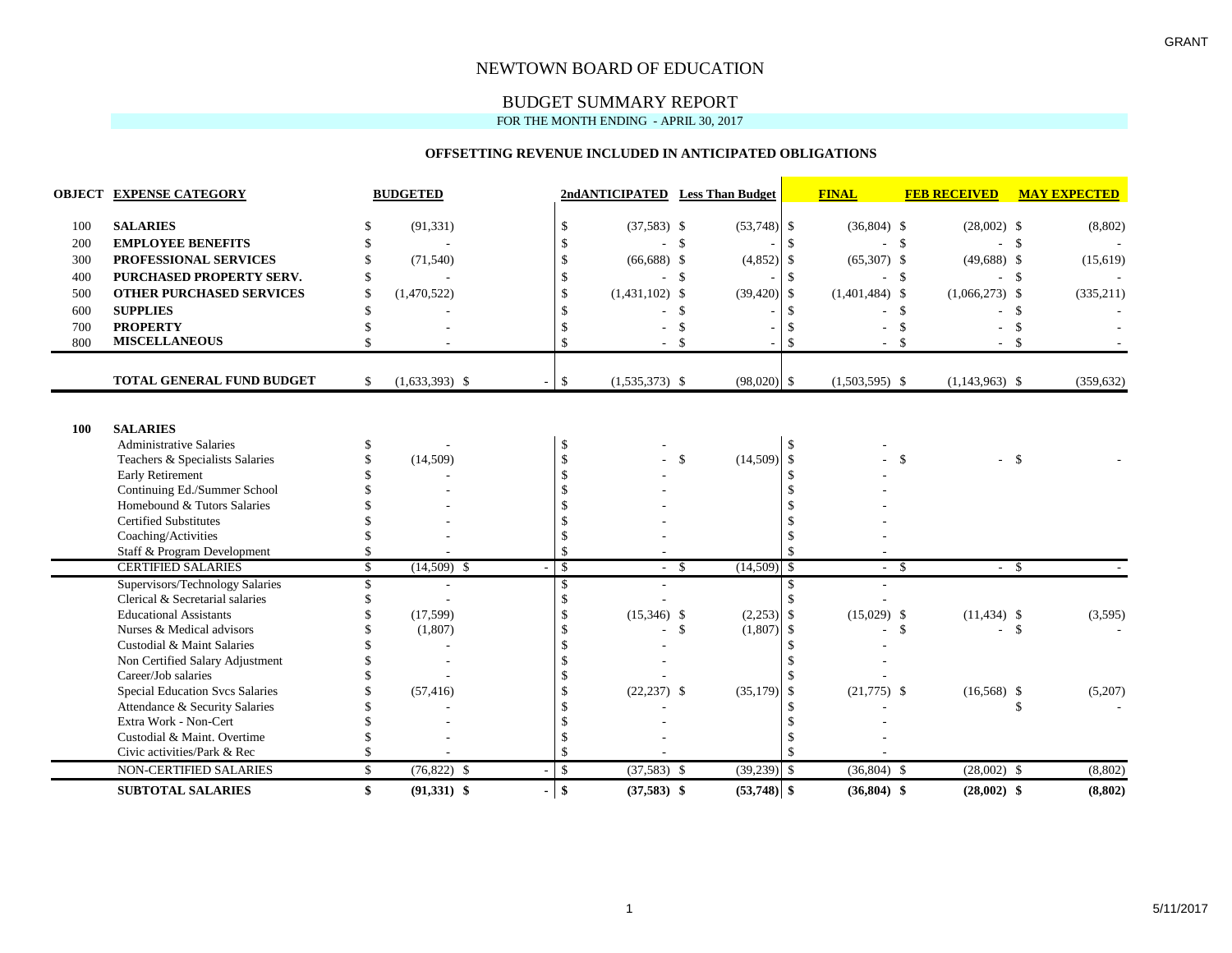#### FOR THE MONTH ENDING - APRIL 30, 2017

#### **OFFSETTING REVENUE INCLUDED IN ANTICIPATED OBLIGATIONS**

|     | <b>OBJECT EXPENSE CATEGORY</b>      |              | <b>BUDGETED</b>  |        |               | 2ndANTICIPATED Less Than Budget |        |               |               | <b>FINAL</b>     |        | <b>FEB RECEIVED</b> |     | <b>MAY EXPECTED</b> |
|-----|-------------------------------------|--------------|------------------|--------|---------------|---------------------------------|--------|---------------|---------------|------------------|--------|---------------------|-----|---------------------|
| 200 | <b>EMPLOYEE BENEFITS</b>            |              |                  |        |               |                                 |        |               |               |                  |        |                     |     |                     |
|     | <b>SUBTOTAL EMPLOYEE BENEFITS</b>   | \$           | $-$ \$           |        | \$            |                                 | $-$ \$ |               | - \$          |                  | $-$ \$ | - \$                |     |                     |
| 300 | PROFESSIONAL SERVICES               |              |                  |        |               |                                 |        |               |               |                  |        |                     |     |                     |
|     | <b>Professional Services</b>        | \$           | (71, 540)        |        | $\mathbf{\$}$ | $(66,688)$ \$                   |        | $(4,852)$ \$  |               | $(65,307)$ \$    |        | $(49,688)$ \$       |     | (15,619)            |
|     | Professional Educational Ser.       | \$           |                  |        | \$            |                                 |        |               | $\mathcal{S}$ |                  |        |                     | -\$ |                     |
|     | SUBTOTAL PROFESSIONAL SVCS          | \$           | $(71,540)$ \$    |        | \$            | $(66,688)$ \$                   |        | (4, 852)      | <b>S</b>      | $(65,307)$ \$    |        | $(49,688)$ \$       |     | (15, 619)           |
| 400 | <b>PURCHASED PROPERTY SVCS</b>      |              |                  |        |               |                                 |        |               |               |                  |        |                     |     |                     |
|     | <b>SUBTOTAL PUR. PROPERTY SER.</b>  | $\mathbf{s}$ | $-$ \$           |        | \$            |                                 |        |               | $\mathbf{s}$  |                  | $-$ \$ | $-$ \$              |     |                     |
| 500 | <b>OTHER PURCHASED SERVICES</b>     |              |                  |        |               |                                 |        |               |               |                  |        |                     |     |                     |
|     | <b>Contracted Services</b>          | \$           |                  |        | \$            |                                 |        |               | -\$           |                  |        |                     |     |                     |
|     | <b>Transportation Services</b>      | \$           | (333,870)        |        | \$            | $(329,490)$ \$                  |        | (4,380)       | -\$           | $(322,672)$ \$   |        | $(245, 493)$ \$     |     | (77, 179)           |
|     | Insurance - Property & Liability    |              |                  |        | $\mathbb{S}$  |                                 |        |               |               |                  |        |                     |     |                     |
|     | Communications                      |              |                  |        | $\mathbb{S}$  |                                 |        |               | -S            |                  |        |                     |     |                     |
|     | <b>Printing Services</b>            |              |                  |        | \$            |                                 |        |               |               |                  |        |                     |     |                     |
|     | Tuition - Out of District           |              | (1, 136, 652)    |        | $\mathcal{S}$ | $(1,101,612)$ \$                |        | (35,040)      | -\$           | $(1,078,812)$ \$ |        | $(820,780)$ \$      |     | (258, 032)          |
|     | Student Travel & Staff Mileage      | \$           |                  |        | $\mathbb{S}$  |                                 |        |               | $\mathcal{S}$ |                  |        |                     | \$  |                     |
|     | SUBTOTAL OTHER PURCHASED SER.       | -\$          | $(1,470,522)$ \$ |        | \$            | $(1,431,102)$ \$                |        | $(39,420)$ \$ |               | $(1,401,484)$ \$ |        | $(1,066,273)$ \$    |     | (335,211)           |
| 600 | <b>SUPPLIES</b>                     |              |                  |        |               |                                 |        |               |               |                  |        |                     |     |                     |
|     | <b>SUBTOTAL SUPPLIES</b>            | \$           | $-$ \$           |        | $\mathbf{s}$  |                                 | $-$ \$ |               | $\mathbf{s}$  |                  | $-$ \$ | $-$ \$              |     |                     |
| 700 | <b>PROPERTY</b>                     |              |                  |        |               |                                 |        |               |               |                  |        |                     |     |                     |
|     | <b>SUBTOTAL PROPERTY</b>            | \$           |                  | $-$ \$ | $\mathbf{s}$  |                                 | $-$ \$ |               | $\mathbf{s}$  |                  | $-$ \$ | $-$ \$              |     |                     |
| 800 | <b>MISCELLANEOUS</b><br>Memberships |              |                  |        |               |                                 |        |               | $\mathbf{s}$  |                  |        |                     |     |                     |
|     | <b>SUBTOTAL MISCELLANEOUS</b>       | \$           |                  | $-$ \$ | \$            |                                 | $-$ \$ |               | \$            |                  | $-$ \$ | $-$ \$              |     |                     |
|     | <b>TOTAL LOCAL BUDGET</b>           | \$           | $(1,633,393)$ \$ |        | $\frac{1}{2}$ | $(1,535,373)$ \$                |        | $(98,020)$ \$ |               | $(1,503,595)$ \$ |        | $(1,143,963)$ \$    |     | (359, 632)          |
|     |                                     |              |                  |        |               |                                 |        |               |               |                  |        |                     |     |                     |
|     | <b>Differences</b>                  |              |                  |        | \$            | (98,020)                        |        |               | \$            | (31,778)         |        |                     |     |                     |

Excess Cost and Agency placement Grants are budgeted at 75%.

The 1st Anticipated was at 77% on eligible expenditures for this year.

The Final Expected is at 75.43% which equals (\$31,778) **less** in anticipated grant revenue than was previously estimated.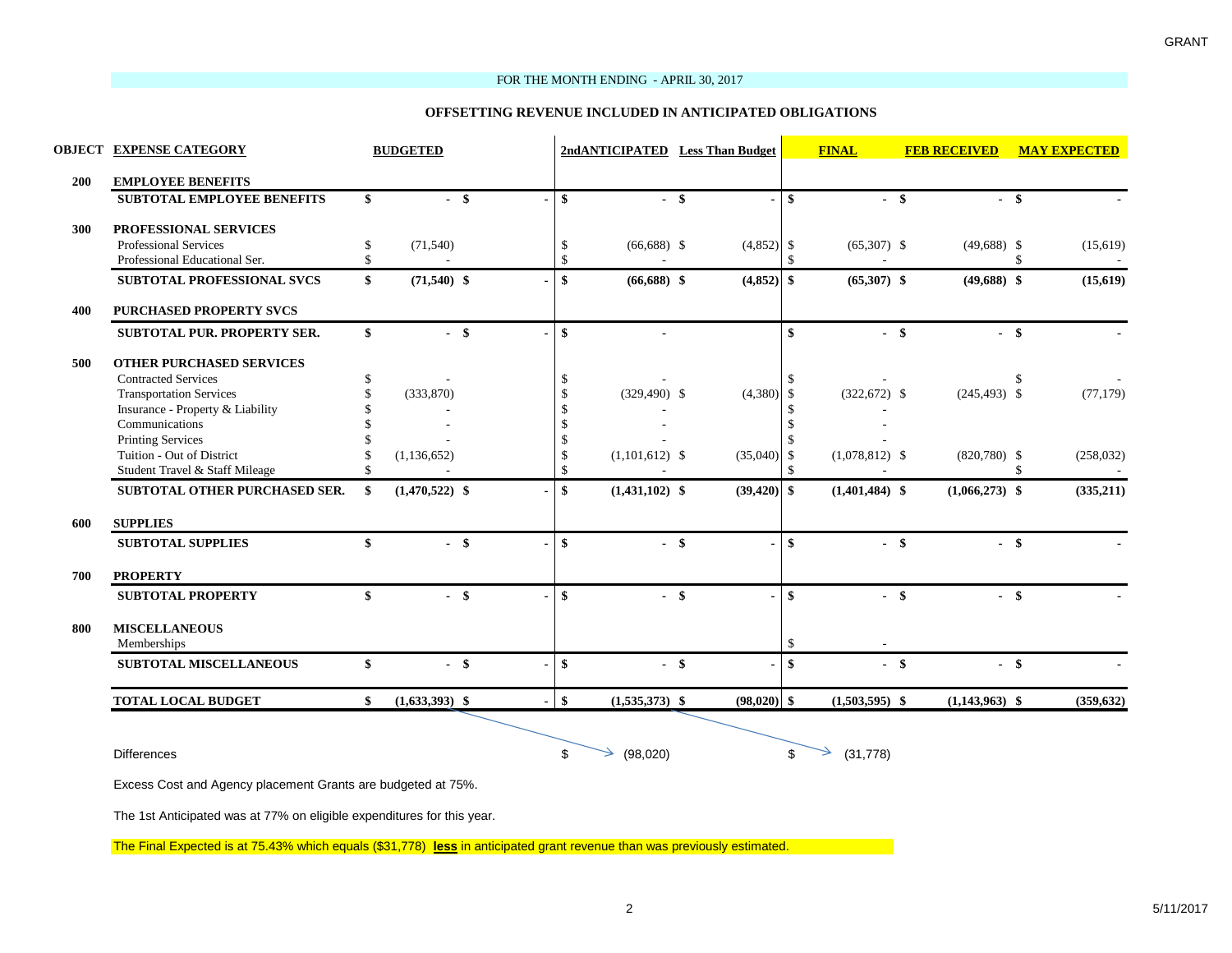# **BUDGET DIRECTION FOR \$265,000 OF PURCHASES FROM THIS YEARS EXPENDITURE BALANCE TO REDUCE NEXT YEARS BUDGET (2017-18)**

| Approvals Granted 4/7/17 |                             | <b>17-18 Reductions</b> |  |
|--------------------------|-----------------------------|-------------------------|--|
| Phase I                  |                             |                         |  |
| <b>HAW</b>               | Supplies - Paper            | \$<br>1,982             |  |
| Tech                     | Supplies - Sophos           | \$<br>28,000            |  |
| MS                       | <b>Textbooks</b>            | \$<br>10,408            |  |
| Curriculum               | <b>Textbooks</b>            | \$<br>69,000            |  |
| <b>HS</b>                | Equip - Science microscopes | \$<br>3,756             |  |
| HS                       | Equip - Music instruments   | \$<br>10,228            |  |
| Security                 | Equip - Radios, batteries   | \$<br>2,814             |  |
| Plant                    | Equip - 2 snow blowers      | \$<br>8,000             |  |
| Plant                    | Equip - HAW Tables & chairs | \$<br>5,500             |  |
| Phase I Total            |                             | 139,688                 |  |

# Approvals Granted 4/26/17

| Phase II       |                                 |    |        |
|----------------|---------------------------------|----|--------|
| MS             | Repairs - Art Kiln              | \$ | 2,000  |
| <b>MS</b>      | Supplies - Tech Printerbot      | Ś  | 2,394  |
| <b>MS</b>      | Supplies - Math Document camera | \$ | 225    |
| <b>MS</b>      | Supplies - PE                   | Ś  | 1,000  |
| Security       | Supplies - guide booklets       | Ś  | 1,158  |
| Plant          | Equip MG - Replace Café tables  |    | 22,000 |
| Phase II Total |                                 |    | 28.777 |

| Approvals Granted 5/8/17 |                        |   |          |
|--------------------------|------------------------|---|----------|
| Phase III                |                        |   |          |
| <b>HAW</b>               | Textbooks              |   | \$19,105 |
| <b>SHS</b>               | Textbooks              |   | \$14,000 |
| MG                       | Textbooks              |   | \$13,748 |
| <b>HOM</b>               | Textbooks              |   | \$11,634 |
| <b>RIS</b>               | <b>Textbooks</b>       |   | \$10,910 |
| HS                       | Textbooks              |   | \$17,130 |
| <b>MS</b>                | Equip - Stand up desks |   | \$7,658  |
| Tech                     | Equip - Technology     |   | \$2,350  |
| Phase III Total          |                        | Ś | 96,535   |
|                          |                        |   |          |

| Total to date                                    | \$265,000 |   |
|--------------------------------------------------|-----------|---|
|                                                  |           |   |
| Still to determine (part of \$265,000 reduction) |           | - |